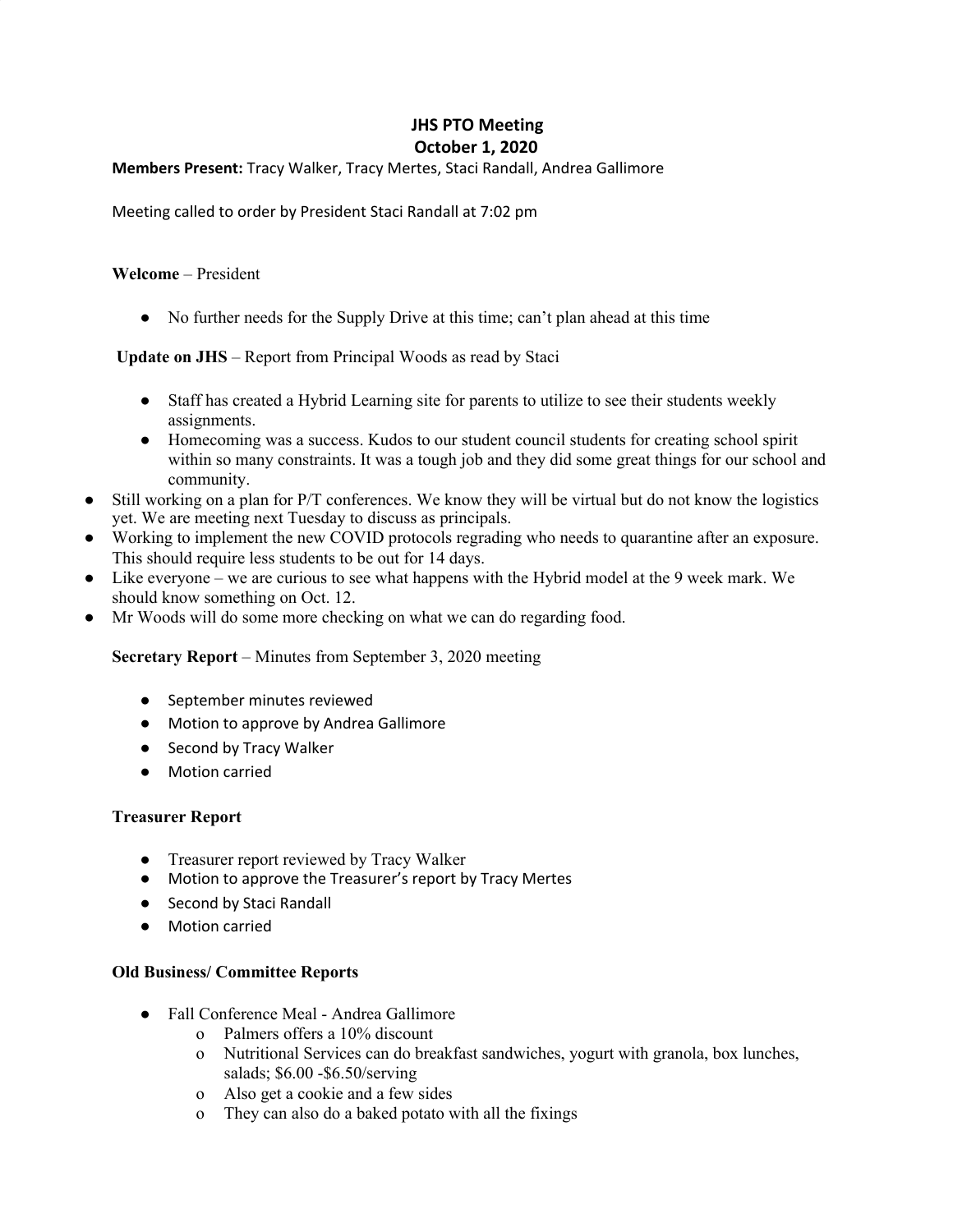- o They offer water, Coke, and Diet Coke
- o Wondering if we can supply drinks?
- o Nutritional Services offers cookies, pumpkin bars, and brownies
- o Could have teachers sign up to avoid leftovers
- o How many do we normally serve?
- o Andrea hasn't had an official count, but figures it's around 100
- o Summit does flex time for conferences (email, Zoom, etc)
- o Could we offer the meal on a Wednesday Professional Development Day?
- **o** Staci will get an RSVP put together when we are a few weeks out
	- **●** Staff Appreciation Report Mailbox Treats Tracy Mertes
- **o** Provided face savers and ear savers in September
- **o** In November we can do the door pull
- **o** Looking into a treat from Nutritional Services for December
- **o** Could we do year-end "I Survived COVID" shirts?
- **o** Could we do free chips and queso?
- **o** Stickers for laptops for birthday treats or a mailbox treat?
- **o** Gift cards?
- **o** Car wash in the spring?

# **● Ice cream - Staci Randall**

- **o** Can't have the truck, so will get ice cream from Nutritional Services with a non-dairy option; will cost between \$150 - \$180
- **●** PTO Website
	- **o** Recommend adding by-laws
	- **o** Updated in June or July
	- **o** Calendar is working
- **●** Social Media Facebook, Twitter
	- **o** Introduce officers again
	- **o** Tracy W. will take over updating Facebook
	- **o** Staci does Twitter and retweets district items
	- **● Birthday treats**
		- **o** Still have pens from last year
		- **o** \$125-140 for PTO budget
		- **● Friends of JHS PTO - Staci Randall**
		- **o** We are done for now
		- **o** We got roughly \$1649
		- **o** Can put up on Facebook in December for year-end contributions
		- **o** Can send a personal thank you message as they already received a receipt; Staci will send this
		- **● Staff Cookie Walk - Staci Randall**
		- **o** Probably can't do this from an outside bakery
		- **o** Cookies from nutritional services?
		- **o** Can we do this in Spring?
		- **o** Andrea will email about pumpkin bars/brownies November treat?
		- **● Facebook executive profiles - Tracy Walker**
		- **o** Tracy M and Andrea to provide write ups and photos to Tracy W

# **New Business**

- Teacher Grants
- Request will go out in October